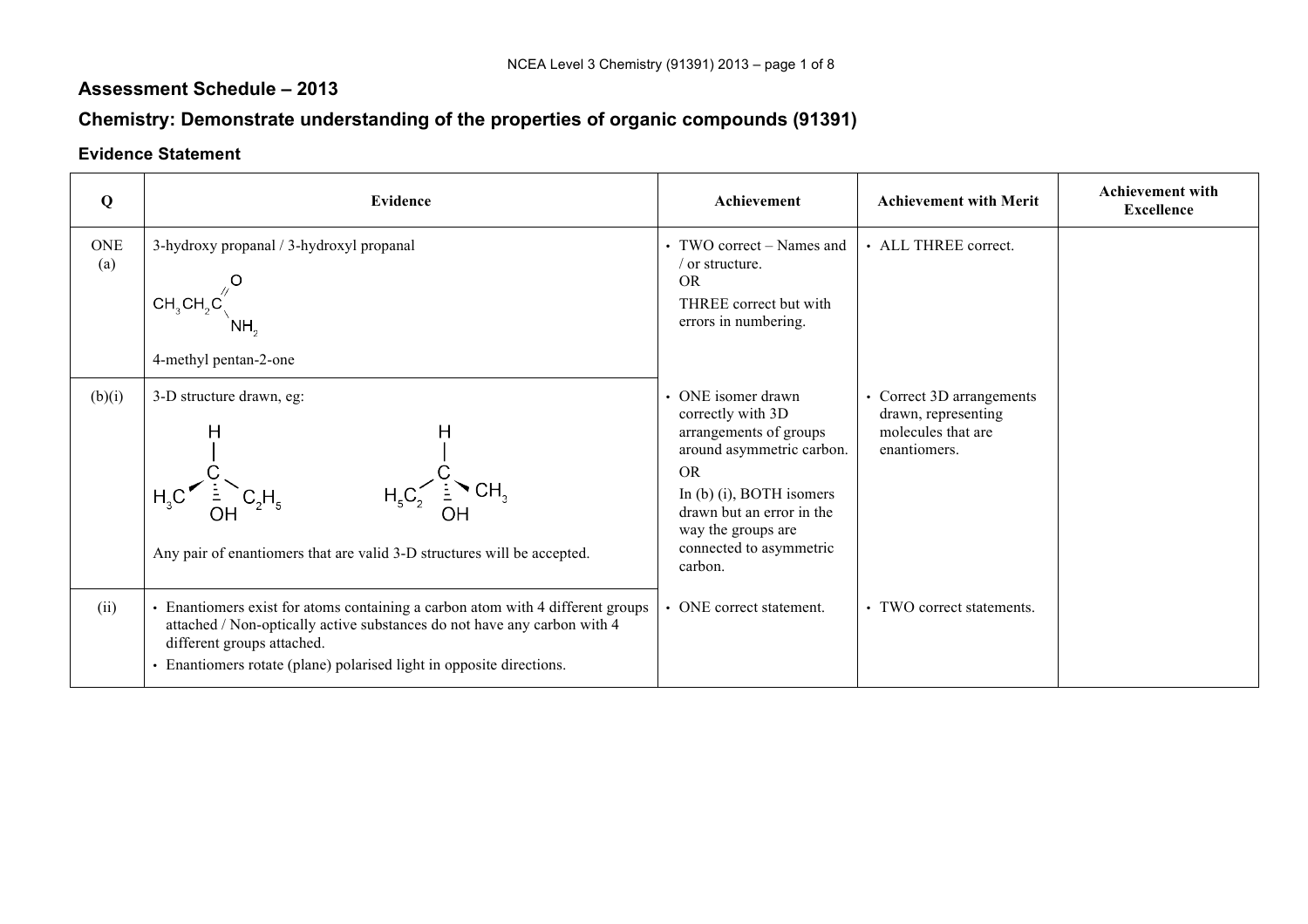| (c)(i) | $CH_3CH_2C$                                                                                                                                                                                                                                                                                                                                  | • ONE correct.<br><b>OR</b><br>THREE compounds with<br>correct functional groups. | • THREE correct.                                                                      |                                                                                                                                          |
|--------|----------------------------------------------------------------------------------------------------------------------------------------------------------------------------------------------------------------------------------------------------------------------------------------------------------------------------------------------|-----------------------------------------------------------------------------------|---------------------------------------------------------------------------------------|------------------------------------------------------------------------------------------------------------------------------------------|
| (ii)   | $\begin{matrix} & O \\ & \searrow \\ \searrow & \searrow \\ & O - CH_2 CH_3 \end{matrix}$<br>$CH_3C^{''}$                                                                                                                                                                                                                                    |                                                                                   |                                                                                       |                                                                                                                                          |
| (iii)  | $HO - CH2 CCH3$<br>O                                                                                                                                                                                                                                                                                                                         |                                                                                   |                                                                                       |                                                                                                                                          |
| (d)    | In acidic conditions the products are:<br>$CH3CH2CH2OH$<br>$H^2$<br>`OH<br>methanoic acid<br>propan-1-ol                                                                                                                                                                                                                                     | • TWO correct products<br>(name or formula).<br>· Identifies hydrolysis.          | • TWO correct products<br>(name and formula).<br><b>AND</b><br>Identifies hydrolysis. | • ALL products correct<br>(name AND formula).<br><b>AND</b><br>acidic hydrolysis<br>compared and contrasted<br>against basic hydrolysis. |
|        | In basic conditions the products are:<br>$\circ$<br>$CH_3CH_2CH_2OH$<br>$H^2$<br>`O <sup>-</sup> Na <sup>+</sup>                                                                                                                                                                                                                             |                                                                                   |                                                                                       |                                                                                                                                          |
|        | sodium methanoate propan-1-ol<br>/ methanoate ion                                                                                                                                                                                                                                                                                            |                                                                                   |                                                                                       |                                                                                                                                          |
|        | • The ester link is hydrolysed in both acid and basic conditions.<br>• Both produce an alcohol.<br>• Acidic hydrolysis produces an acid and basic hydrolysis produces a base or<br>salt / following hydrolysis in sodium hydroxide, an acid-base reaction occurs<br>to form the sodium salt and water. (No further reaction occurs in acid.) |                                                                                   |                                                                                       |                                                                                                                                          |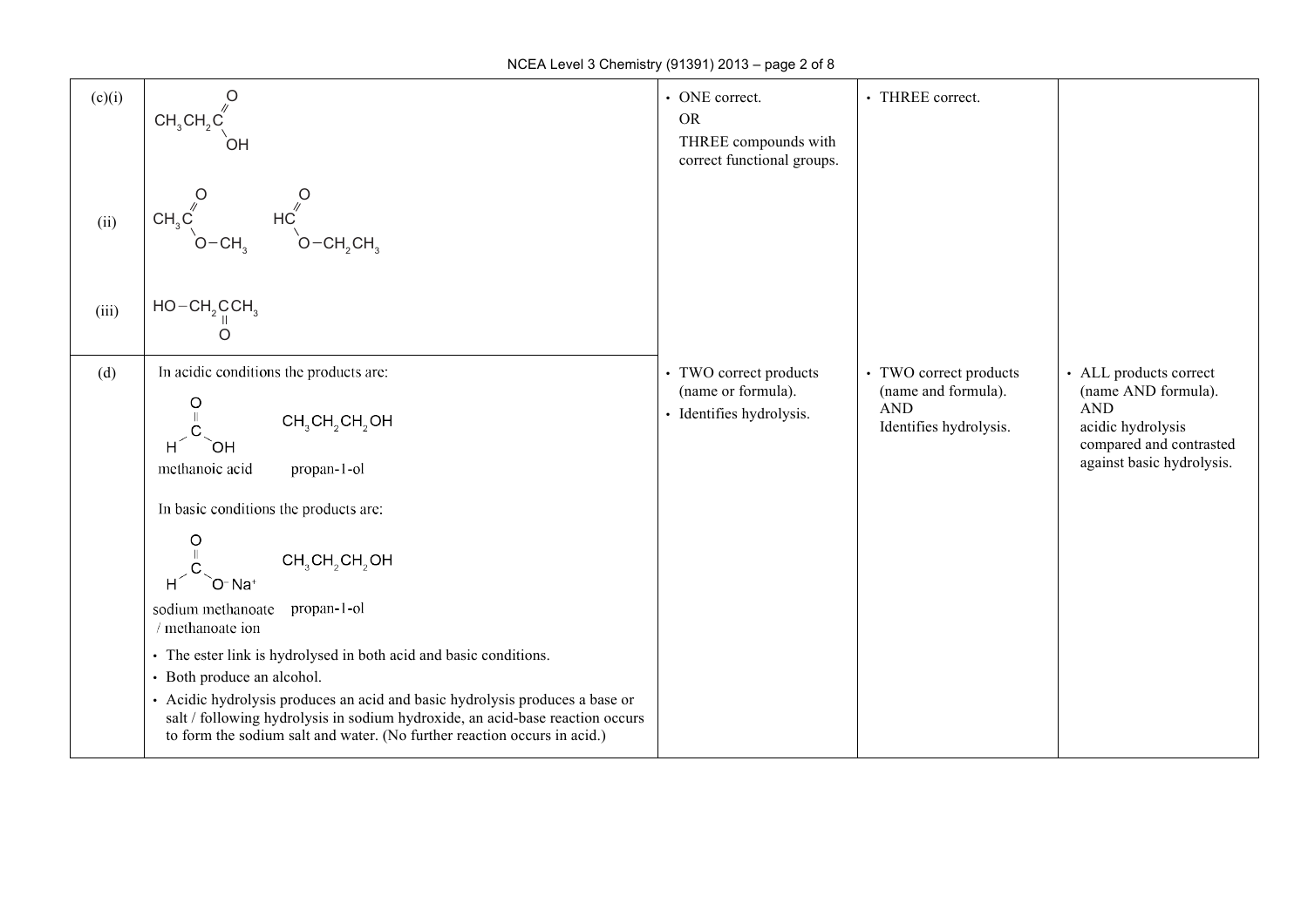#### NCEA Level 3 Chemistry (91391) 2013 – page 3 of 8

|              | NØ             | No response; no relevant evidence. |
|--------------|----------------|------------------------------------|
| Not Achieved | N1             | 1a                                 |
|              | N2             | 2a                                 |
| Achievement  | A3             | 4a                                 |
|              | A4             | 5a                                 |
| Merit        | M <sub>5</sub> | 3m                                 |
|              | M6             | 4m                                 |
| Excellence   | E7             | 1e and 2m                          |
|              | E8             | 1e and 3m                          |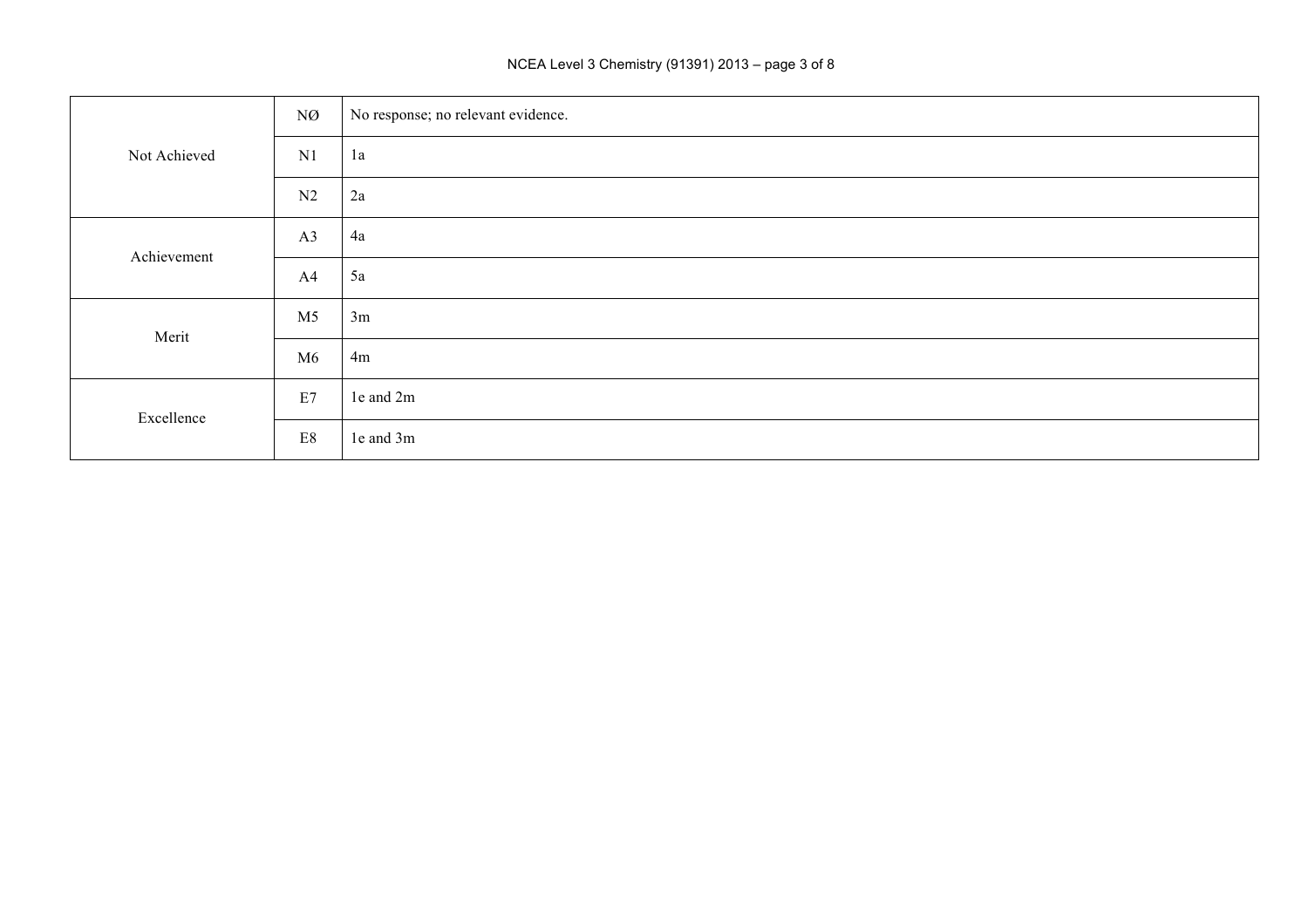| Q             | <b>Evidence</b>                                                                                                                                                                                                                                                                                                                                                                                                                                                                                                                                                                                                                                                                                                                                                                                                                                       | Achievement                                                                                                                             | <b>Achievement with Merit</b>                                                                             | <b>Achievement with</b><br><b>Excellence</b> |
|---------------|-------------------------------------------------------------------------------------------------------------------------------------------------------------------------------------------------------------------------------------------------------------------------------------------------------------------------------------------------------------------------------------------------------------------------------------------------------------------------------------------------------------------------------------------------------------------------------------------------------------------------------------------------------------------------------------------------------------------------------------------------------------------------------------------------------------------------------------------------------|-----------------------------------------------------------------------------------------------------------------------------------------|-----------------------------------------------------------------------------------------------------------|----------------------------------------------|
| TWO<br>(a)(i) | Reagent: NaBH <sub>4</sub> / LiAlH <sub>4</sub><br>Type of reaction $-$ reduction $/$ redox                                                                                                                                                                                                                                                                                                                                                                                                                                                                                                                                                                                                                                                                                                                                                           | · EITHER<br>Correct reagent used.<br><b>OR</b><br>Type of reaction.                                                                     | • Three reagents or<br>reactions correct.                                                                 |                                              |
| (ii)          | Reagent: conc $H_2SO_4$ / conc $H_3PO_4$ / $Al_2O_3$<br>Type of reaction – elimination / dehydration / condensation                                                                                                                                                                                                                                                                                                                                                                                                                                                                                                                                                                                                                                                                                                                                   | · EITHER<br>Correct reagent used.<br><b>OR</b><br>Type of reaction.                                                                     |                                                                                                           | Part (a) answered in full.                   |
| (iii)         | Explanation:<br>• An elimination reaction occurs because the molecule has changed from<br>saturated to unsaturated / $a$ (C=C) double bond forms.<br>• Because water is removed / H and OH have been removed (from adjacent C<br>atoms).<br>• The but-2-ene is the major product / but-1-ene is the minor product.<br>• A mixture of products is formed, because the two carbons adjacent to the<br>carbon-bearing OH have different numbers of H atoms attached / it is<br>asymmetric.<br>(Zaitsev's rule – the major product has the more substituted double bond)                                                                                                                                                                                                                                                                                  | · Elimination partially<br>defined.<br>Identifies but-2-ene as<br>major product or but-1-ene<br>as minor product.                       | · Elimination explained.<br>• Mixture of products<br>explained.                                           |                                              |
| (b)           | Aldehyde (Butanal) is obtained by distillation of butan-1-ol with acidified<br>(potassium) dichromate / (acidified potassium) permanganate solution.<br>(Distillation) is used because the aldehyde has a lower boiling point (than<br>butan-1-ol and the carboxylic acid formed) / to prevent it from being oxidised<br>further.<br>(Both) reactions are oxidation-reduction because butan-1-ol has lost<br>electrons/lost hydrogen/gained oxygen/oxidation number (of C) has increased.<br>Carboxylic acid (butanoic acid) is obtained by reacting a mixture of butan-1-<br>ol with acidified potassium dichromate solution (under reflux conditions)<br>until all of the reactant has been converted to butanoic acid.<br>Observations: orange $Cr_2O_7^{2-}$ to green /, purple $MnO_4^-$ to colourless /<br>aldehyde condensed in the condenser. | • One process identified.<br>Identifies oxidation (or<br>reduction) reaction.<br>· Reagent identified.<br><b>OR</b><br>One observation. | • A correct explanation of<br>distillation.<br>• Type of reaction justified.<br>• One observation linked. | · Full discussion.                           |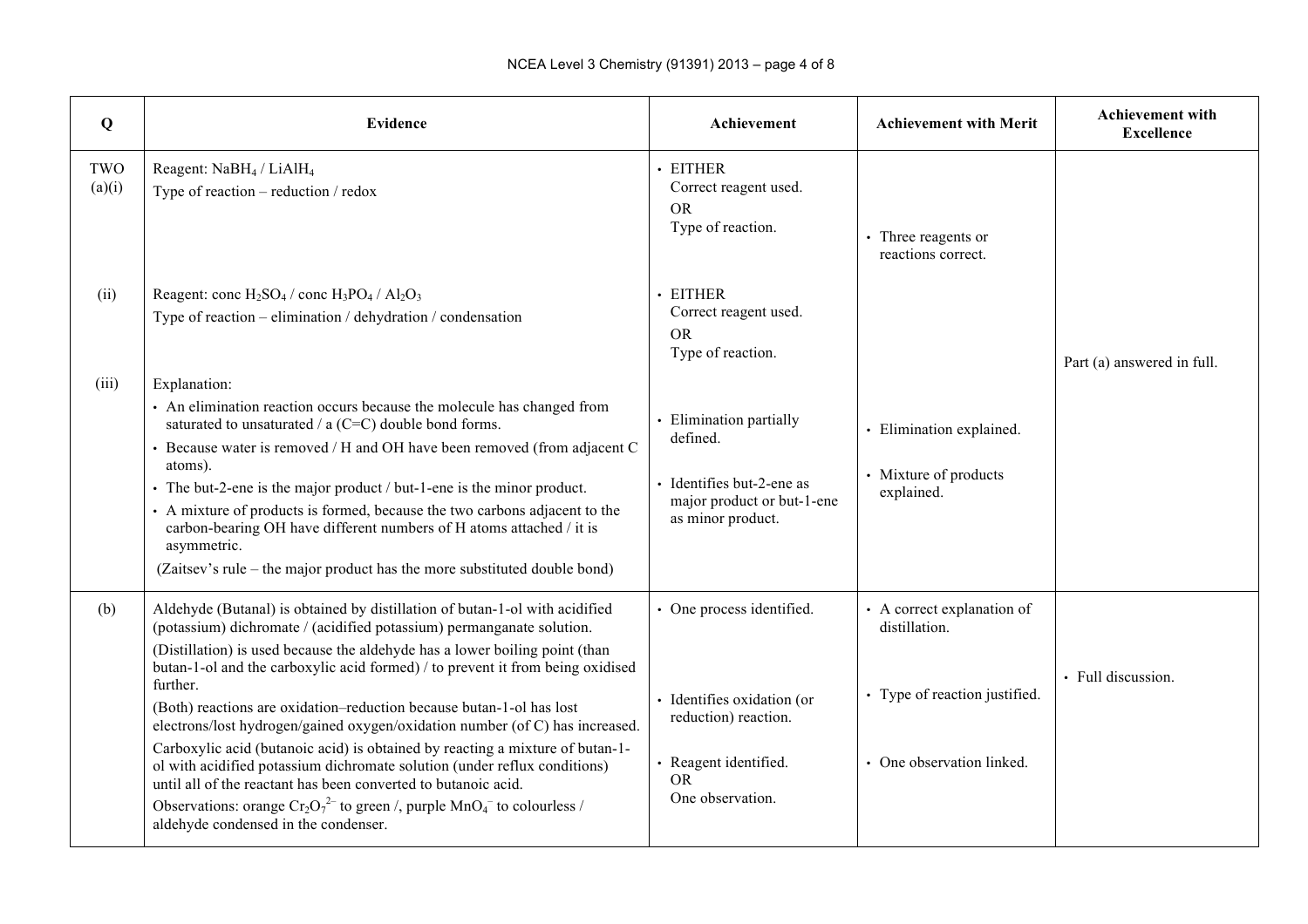| (c) | Add to water then test with blue litmus paper<br>The butan-1-ol will not react with water nor change the colour of the<br>moistened litmus paper.<br>The butanoic acid will change the moistened blue litmus paper to red.<br>The butanoyl chloride will react violently with the water.<br>Carboxylic acids react with water to form hydronium ions / equation<br>Acyl chlorides react with water to form carboxylic acids and hydrogen<br>chloride / equation | • ONE chemical identified.<br>ONE chemical (word or<br>symbol) equation. | Devises a correct method<br>with observations<br>identifying all THREE<br>substances. | • Correct method referenced<br>to the structure of the<br>organic compounds. |
|-----|-----------------------------------------------------------------------------------------------------------------------------------------------------------------------------------------------------------------------------------------------------------------------------------------------------------------------------------------------------------------------------------------------------------------------------------------------------------------|--------------------------------------------------------------------------|---------------------------------------------------------------------------------------|------------------------------------------------------------------------------|
|-----|-----------------------------------------------------------------------------------------------------------------------------------------------------------------------------------------------------------------------------------------------------------------------------------------------------------------------------------------------------------------------------------------------------------------------------------------------------------------|--------------------------------------------------------------------------|---------------------------------------------------------------------------------------|------------------------------------------------------------------------------|

|              | NØ             | No response; no relevant evidence. |
|--------------|----------------|------------------------------------|
| Not Achieved | N1             | 1a                                 |
|              | N2             | 2a                                 |
| Achievement  | A3             | 4a                                 |
|              | A4             | 5a                                 |
| Merit        | M <sub>5</sub> | 4m                                 |
|              | M6             | 5m                                 |
| Excellence   | E7             | le and 2m                          |
|              | $\mathrm{E}8$  | 2e                                 |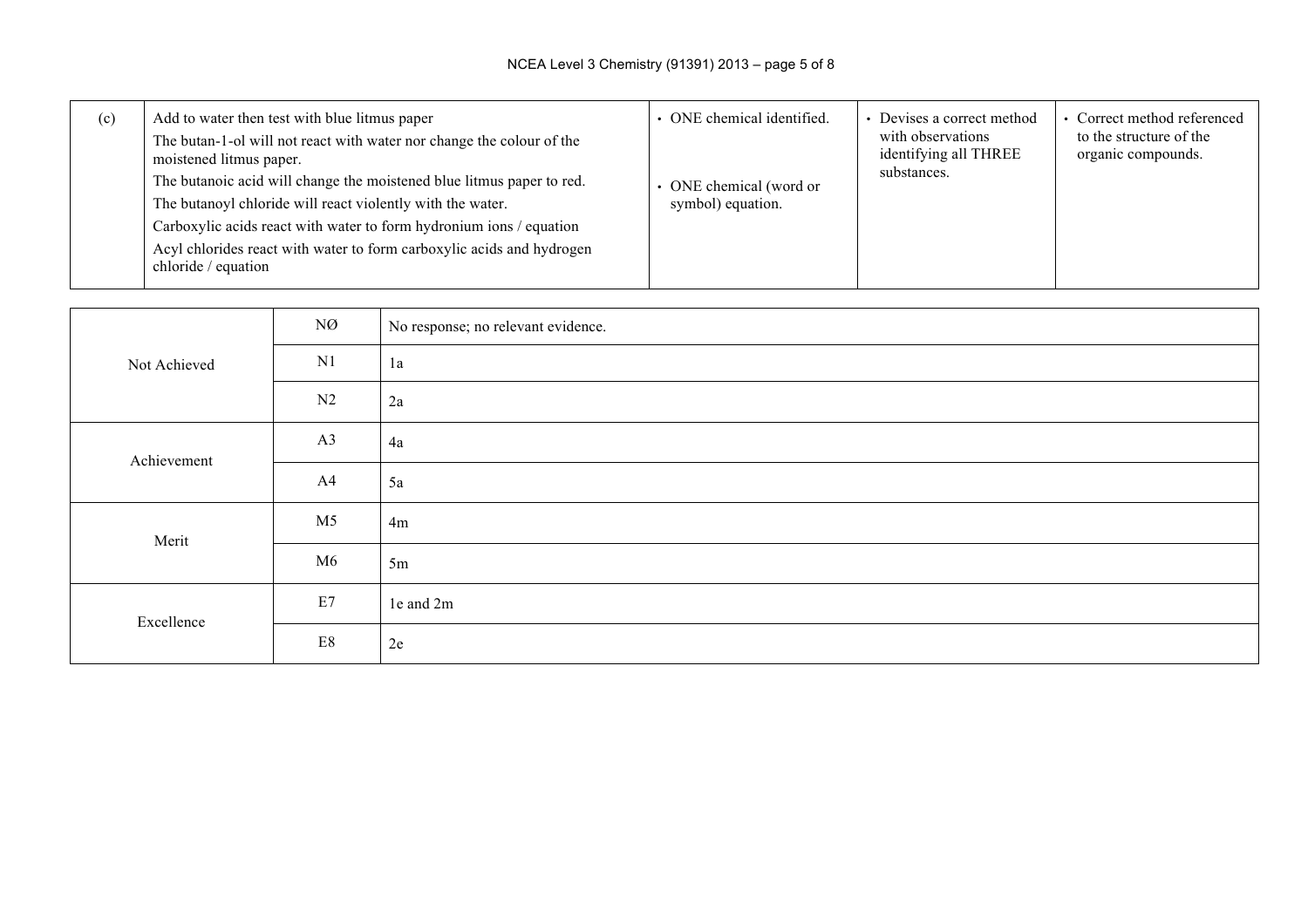| $\mathbf Q$            | <b>Evidence</b>                                                                                                                                                                                                                                                                                                                                                                                                                                                                                                                                                                                                                                                                                                                                                                                                                                                | Achievement                                                                                                                                           | <b>Achievement with Merit</b>                                                         | <b>Achievement with</b><br><b>Excellence</b> |
|------------------------|----------------------------------------------------------------------------------------------------------------------------------------------------------------------------------------------------------------------------------------------------------------------------------------------------------------------------------------------------------------------------------------------------------------------------------------------------------------------------------------------------------------------------------------------------------------------------------------------------------------------------------------------------------------------------------------------------------------------------------------------------------------------------------------------------------------------------------------------------------------|-------------------------------------------------------------------------------------------------------------------------------------------------------|---------------------------------------------------------------------------------------|----------------------------------------------|
| <b>THREE</b><br>(a)(i) | The three alcohols are (structural) isomers / they have the same<br>molecular formula but different structural formula.<br>• Methyl propan-2-ol is a tertiary alcohol / structural formula.<br>Butan-2-ol is a secondary alcohol / structural formula.<br>• Butan-1-ol is a primary alcohol / structural formula.                                                                                                                                                                                                                                                                                                                                                                                                                                                                                                                                              | • Identifies that they are isomers.<br>• TWO alcohol types are correctly<br>identified.<br><b>OR</b><br>Two correct structural formulae<br>are drawn. | • Isomers AND ALL types<br>identified.                                                |                                              |
| (ii)                   | Butan-1-ol is oxidised using permanganate / acidified dichromate,<br><b>EITHER</b><br>forming an aldehyde which can be identified using Tollens', silver<br>mirror forms / Benedict's or Fehling's solution.<br><b>OR</b><br>forms brick red precipitate / forming a carboxylic acid, which can<br>be identified turning (moist) blue litmus paper red.<br>Butan-2-ol is oxidised to a ketone with permanganate / acidified<br>dichromate, but this does not give a positive test using Tollens' or<br>Benedict's.<br>Methyl propan-2-ol does not react with oxidising agents,<br>permanganate remains purple / dichromate remains orange.<br>Lucas test may be accepted with correct explanation.<br>(anhydrous) $ZnCl2$ and conc HCl<br>Solution goes cloudy / layers form<br>Tertiary in seconds<br>Secondary in minutes<br>Primary in hours / no reaction. | • Identifies ONE alcohol with<br>partial explanation.<br>• Correctly links observations to<br>species involved in one reaction.                       | · Identifies TWO alcohols with<br>minor omission (eg acidified<br>or 'conc' missing). | • Identifies all three alcohols.             |
| (b)                    | S OCl <sub>2</sub><br>$\mathbf{1}$<br>(Accept PCl <sub>3</sub> , PCl <sub>5</sub> or conc HCl / $ZnCl2$ )<br>$\bf{B}$<br>$CH3CH2CH2Cl$                                                                                                                                                                                                                                                                                                                                                                                                                                                                                                                                                                                                                                                                                                                         | • ONE correct                                                                                                                                         | $\cdot$ ALL correct                                                                   |                                              |
|                        | $\mathbf C$<br>CH <sub>3</sub> CH <sub>2</sub> CH <sub>2</sub> NHCH <sub>3</sub>                                                                                                                                                                                                                                                                                                                                                                                                                                                                                                                                                                                                                                                                                                                                                                               |                                                                                                                                                       |                                                                                       |                                              |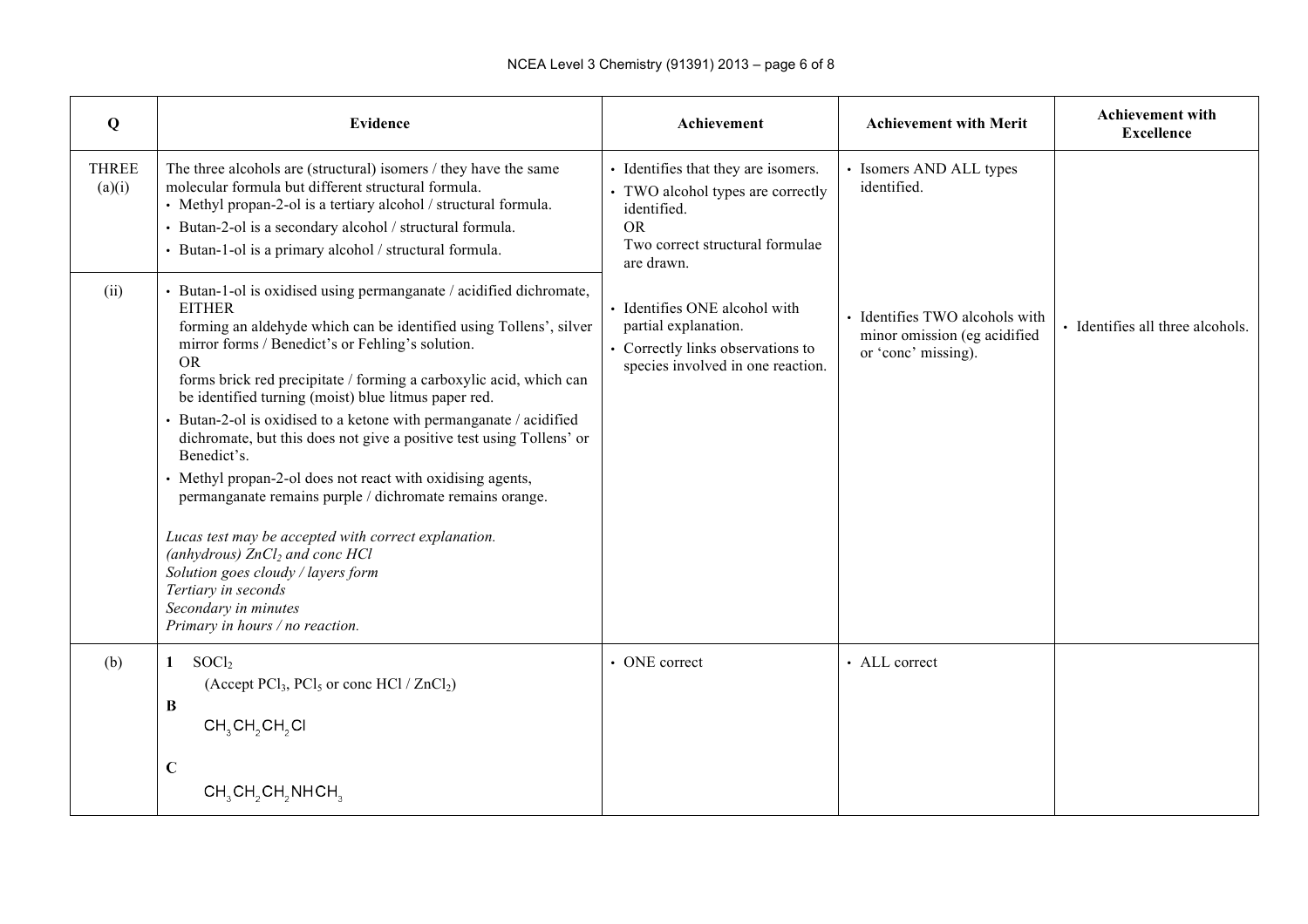| (c) | Name: 3 methyl butanoyl chloride.<br>Products:<br>$CH3CHCH2C1$<br>`NH,<br>CH,<br>Hydrogen chloride / HCl / ammonium chloride / NH <sub>4</sub> Cl        | • ONE correct.                                                                               | • ALL correct answers. |  |
|-----|----------------------------------------------------------------------------------------------------------------------------------------------------------|----------------------------------------------------------------------------------------------|------------------------|--|
| (d) | TWO correct structures drawn and amide linkages identified with<br>circles.<br>H<br>O<br>O<br><b>CH</b><br>н<br>H<br>н<br>O<br>CH <sub>2</sub><br>H<br>H | • ONE correct dipeptide structure.<br>• Amide linkage correctly circled<br>on ONE structure. | • ALL correct.         |  |

|              | NØ             | No response; no relevant evidence. |
|--------------|----------------|------------------------------------|
| Not Achieved | N1             | 2a                                 |
|              | N2             | 3a                                 |
| Achievement  | A3             | 4a                                 |
|              | A4             | 5a                                 |
| Merit        | M <sub>5</sub> | 3m                                 |
|              | M6             | 4m                                 |
| Excellence   | E7             | 1e and 2m                          |
|              | $\mathrm{E}8$  | le and 3m                          |